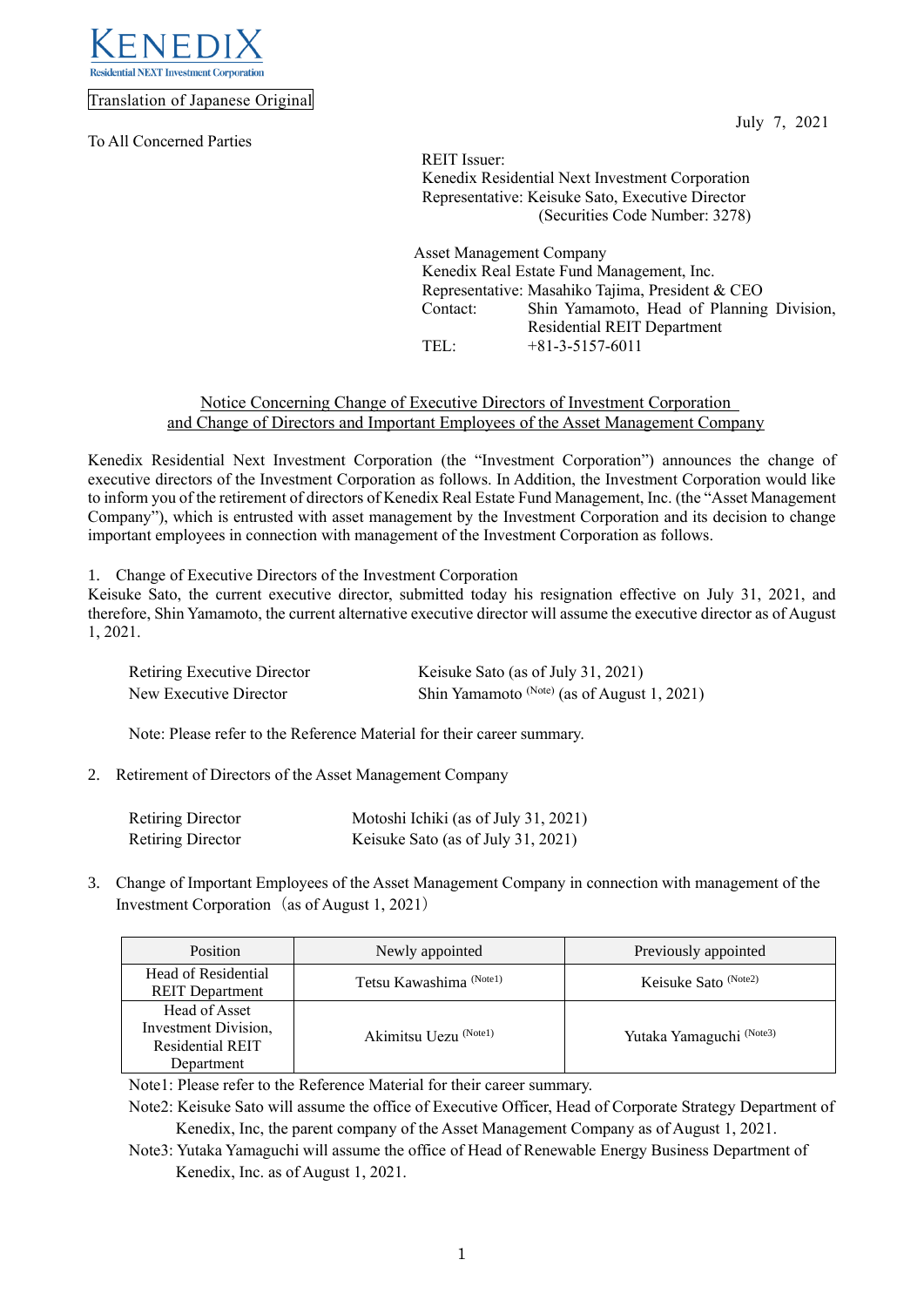

# 4. Others

Concerning the changes above, we will take the necessary procedures such as making notifications, etc. in accordance with the Financial Instruments and Exchange Act, the Real Estate Brokerage Act and other applicable laws, regulations and rules.

\* Website URL of the Investment Corporation: <https://www.kdr-reit.com/en/>

### *[Provisional Translation Only]*

*English translation of the original Japanese document is provided solely for information purposes. Should there be any discrepancies between this translation and the Japanese original, the latter shall prevail.*